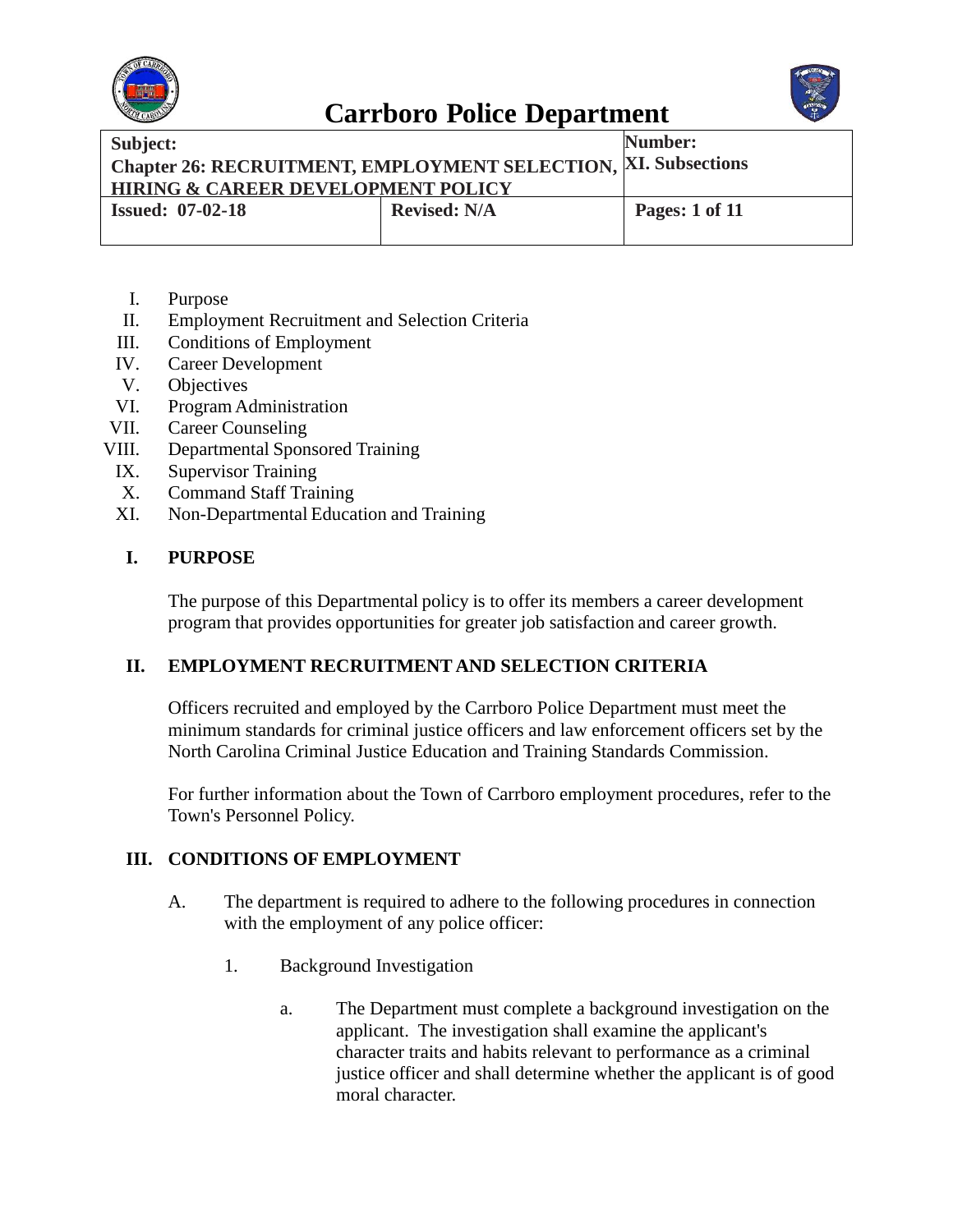



| Subject:<br><b>Chapter 26: RECRUITMENT, EMPLOYMENT SELECTION, XI. Subsections</b><br><b>HIRING &amp; CAREER DEVELOPMENT POLICY</b> |                     | Number:        |
|------------------------------------------------------------------------------------------------------------------------------------|---------------------|----------------|
| <b>Issued: 07-02-18</b>                                                                                                            | <b>Revised: N/A</b> | Pages: 2 of 11 |

- b. Prior to the Department's investigation, the applicant will be required to complete a Personal History Statement Form [F-3(LE)] to provide a basis for the investigation.
- 2. Fingerprint Record Check

The Department will check the applicant's fingerprints against local files and forward the completed fingerprint forms to the North Carolina State Bureau of Investigation for fingerprint and criminal history checks against state and federal files. The results of the fingerprint record check will be retained in the applicant's personnel file.

3. Interview

Prior to employing any applicant for employment as a criminal justice officer, the City, through the Department, will conduct an interview of the applicant to determine the applicant's abilities and potential for success as a criminal justice officer.

4. Documentation of Educational Requirements

Each applicant must furnish the Department with documentary evidence that the applicant has met the educational requirements for the criminal justice field of expected employment.

5. Medical Examination

Each applicant for employment with the Department must have completed a Medical History Statement Form within one year prior to employment and must be examined by either a physician or surgeon licensed to practice medicine in North Carolina or by a physician or surgeon authorized to practice medicine in accordance with the rules and regulations of the United States Armed Forces, to help determine the applicant's fitness in carrying out the physical requirements of a criminal justice officer position.

6. Drug Screen and Psychological Test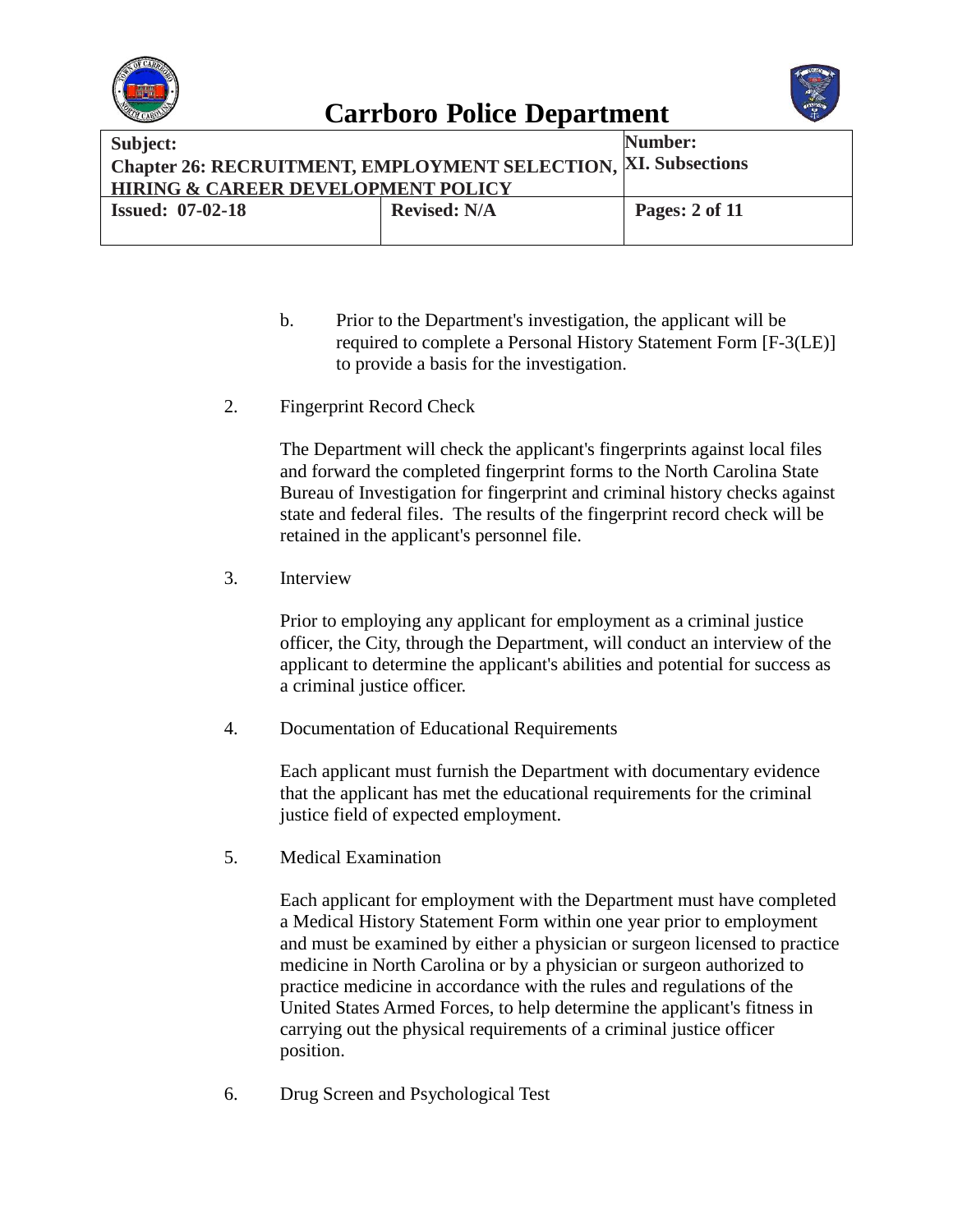

| Subject:                                                       |                     | Number:        |
|----------------------------------------------------------------|---------------------|----------------|
| Chapter 26: RECRUITMENT, EMPLOYMENT SELECTION, XI. Subsections |                     |                |
| <b>HIRING &amp; CAREER DEVELOPMENT POLICY</b>                  |                     |                |
| <b>Issued: 07-02-18</b>                                        | <b>Revised: N/A</b> | Pages: 3 of 11 |
|                                                                |                     |                |

Each officer employed to work with the Department must have produced a negative result on a drug screen (refer to the Town's drug testing policy on file in the Chief of Police's office and Town Hall) and must have been administered a psychological screening examination by a clinical psychologist or psychiatrist licensed to practice in North Carolina or by a clinical psychologist or psychiatrist authorized to practice in accordance with the rules and regulations of the United States Armed Forces within one year prior to employment by the Town to determine the officer's mental and emotional suitability to properly fulfill the responsibilities of the position.

7. Certification

Every person employed or appointed by the Town as a criminal justice officer must be certified as prescribed by the Commission prior to being administered the oath of office or commencing active service. The Commission will certify an officer as either a probationary officer or general officer based on the officer's qualifications and experience.

8. Probationary Period

Every officer below the level of department head and including officers who transfer laterally to the Department must complete satisfactorily a probationary period with the Department of not less than 12 months.

- B. ADDITIONAL CONDITIONS of employment for Carrboro Police Department Personnel:
	- 1. Firearms Qualification Test
		- a. All sworn law enforcement officers are required to take and pass an annual firearms qualification test and to participate in and complete successfully any other annual in-service training programs established by the Commission and the Department.
		- b. Failure to Participate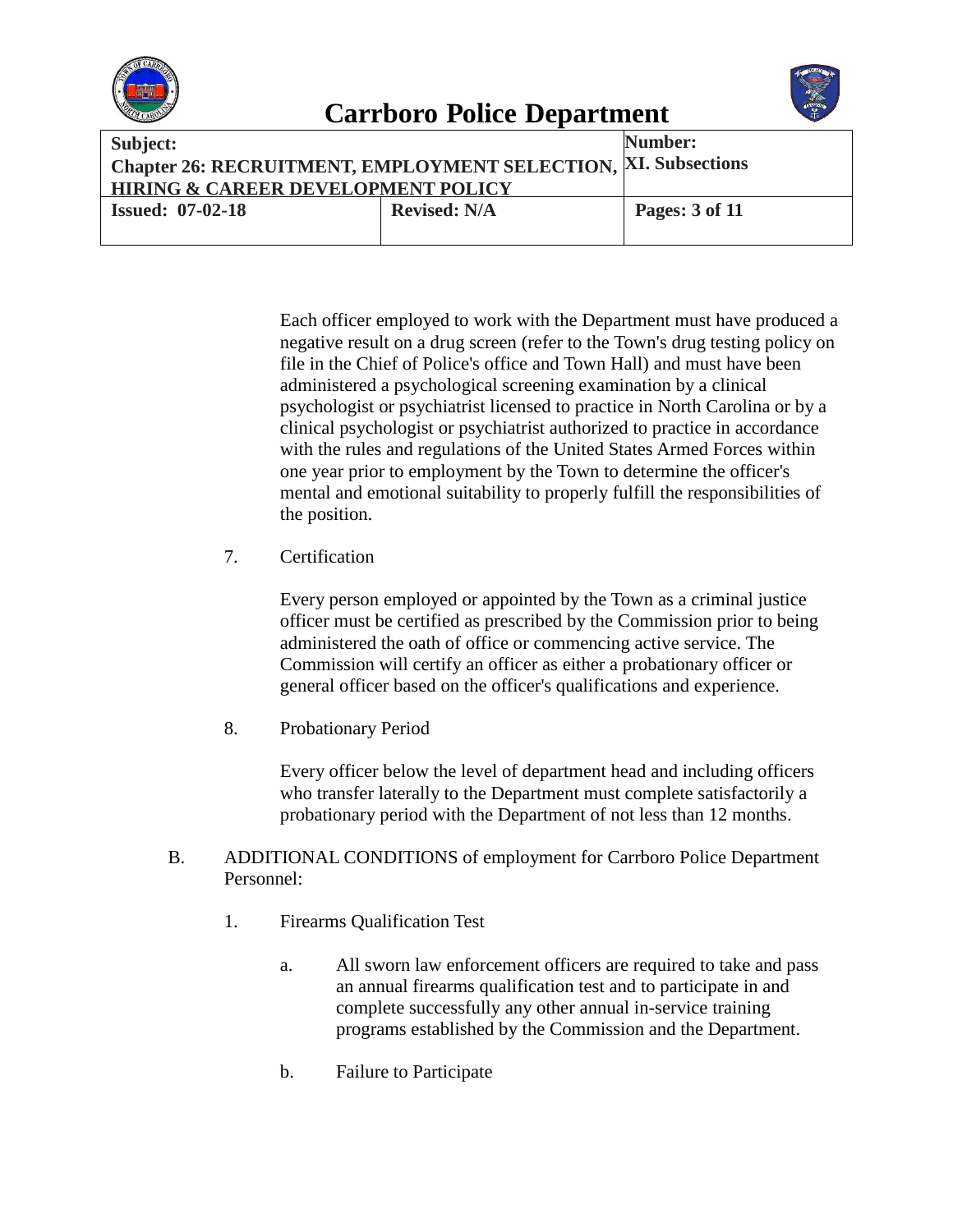



| Subject:                                                       |                     | Number:        |
|----------------------------------------------------------------|---------------------|----------------|
| Chapter 26: RECRUITMENT, EMPLOYMENT SELECTION, XI. Subsections |                     |                |
| <b>HIRING &amp; CAREER DEVELOPMENT POLICY</b>                  |                     |                |
| <b>Issued: 07-02-18</b>                                        | <b>Revised: N/A</b> | Pages: 4 of 11 |
|                                                                |                     |                |

It will be grounds for disciplinary action if police personnel fail to participate in any educational programs required by the Chief of Police.

2. Firearms Training

The Chief of Police or his/her designee is responsible for ensuring that the annual in-service firearms training is conducted according to minimum specifications as outlined by the Commission. In addition, the Chief of Police or his/her designee is responsible for:

- a. Reviewing policies regarding the use of force during the Department's annual in-service firearms training program;
- b. Providing the Commission with a roster of all law enforcement officers who fail to successfully complete the annual in-service firearms training and qualification and certifying that all law enforcement officers not listed did successfully complete the training;
- c. Maintaining, in each officer's file documentation, that the officer has completed the minimum annual in-service firearms training requirement;
- d. Where an officer fails to qualify successfully with any Departmentapproved service handgun(s) prohibiting access to such weapon(s) until such time as the officer obtains qualification;
- e. Where an officer fails to qualify successfully with any off-duty handgun, prohibiting the possession of such weapon(s) while on duty or when acting in the discharge of that Department's official duties, and denying the officer authorization to carry such weapon(s) concealed when off-duty, except when the officer is on his way to his or her own premises;
- f. Using normally accepted practices and procedures to insure that officers authorized to use any specialized or tactical weapon(s) to which they have access are qualified and restricting access to such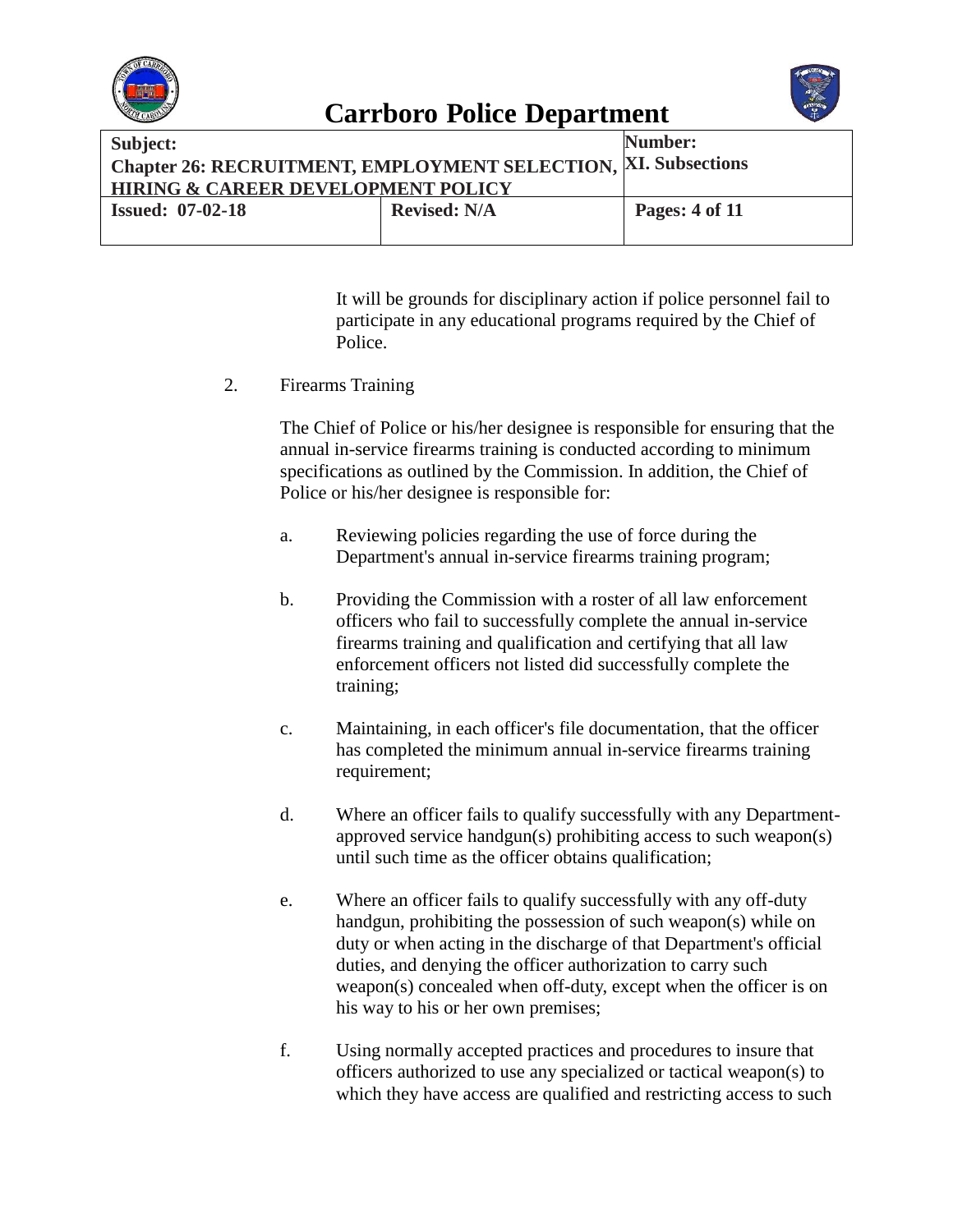



| Subject:                                                       |                     | Number:               |
|----------------------------------------------------------------|---------------------|-----------------------|
| Chapter 26: RECRUITMENT, EMPLOYMENT SELECTION, XI. Subsections |                     |                       |
| <b>HIRING &amp; CAREER DEVELOPMENT POLICY</b>                  |                     |                       |
| <b>Issued: 07-02-18</b>                                        | <b>Revised: N/A</b> | <b>Pages:</b> 5 of 11 |
|                                                                |                     |                       |

weapon(s) where an officer fails to qualify.

3. Personnel Records

In accordance with the requirements of N. C. Gen. Stat.160A-168, a personnel file will be maintained for each Department employee (including an applicant or former employee) and shall consist of any information in any form gathered by the Town or the Department with respect to the employee and relating to the employee's application, selection or non-selection, performance, promotions, demotions, transfers, suspensions and other disciplinary actions, evaluation forms, leave, salary, and termination of employment, and similar matters. The following documentation also will be placed in an employee's personnel file:

- a. The official notification from the Commission of either the probationary or general certification for the employee;
- b. The employee's Personal History Statement;
- c. Documentation of the employee's drug screening results;
- d. A written summary of the Background Investigation conducted on the employee;
- e. A written summary of the employee's Qualifications Appraisal Interview;
- f. Documentation of the employee's educational achievements;
- g. Documentation of all criminal justice training completed by the employee; and;
- h. The results of the employee's fingerprint records check.
- i. In accordance with the Americans with Disabilities Act of 1990, the following information will be kept in a medical file separate from an employee's personnel file: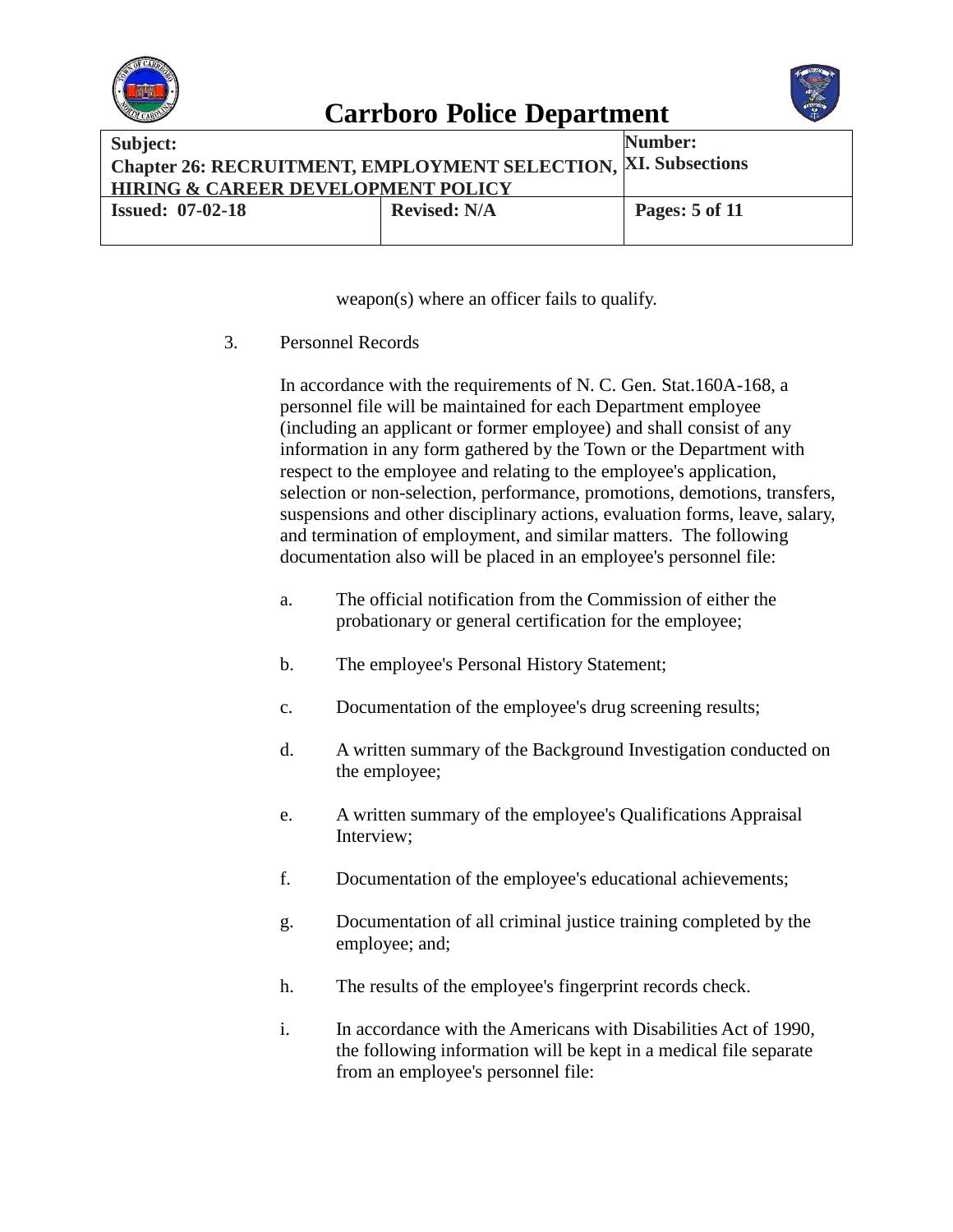



| Subject:                                                       |                     | Number:               |
|----------------------------------------------------------------|---------------------|-----------------------|
| Chapter 26: RECRUITMENT, EMPLOYMENT SELECTION, XI. Subsections |                     |                       |
| <b>HIRING &amp; CAREER DEVELOPMENT POLICY</b>                  |                     |                       |
| <b>Issued: 07-02-18</b>                                        | <b>Revised: N/A</b> | <b>Pages: 6 of 11</b> |
|                                                                |                     |                       |

- 1) The employee's Medical History Statement and Medical Examination Report; and;
- 2) A written summary of the employee's psychological examination results.

#### **IV. CAREER DEVELOPMENT**

Career development is a process intended to provide career growth and greater job satisfaction for all employees. It is also intended to enhance the abilities of employees to do their current jobs and to be able to advance within the Department as opportunities become available. Participation in the program is voluntary, and while the Department encourages involvement in the program, no employee shall suffer penalty due to a decision not to participate.

#### **V. OBJECTIVES**

The Administrative Services Captain is responsible for the administration of a program which is consistent with the purpose of this order. Overall career development objectives are:

- A. To conduct an annual training inventory for each employee;
- B. To provide for an annual career counseling session for each employee participating in the program;
- C. To provide an average of forty hours of Department sponsored training for all employees (This includes mandated in-service training);
- D. To provide opportunities for employees to gain experience and/or training in positions other than their current positions where such opportunity is practical and possible;
- E. To encourage employees to continue their education and training outside traditional Departmental sponsored training; and
- F. To ensure that training and educational opportunities provided by the Department are consistent with the goals and objectives of the Town of Carrboro's Equal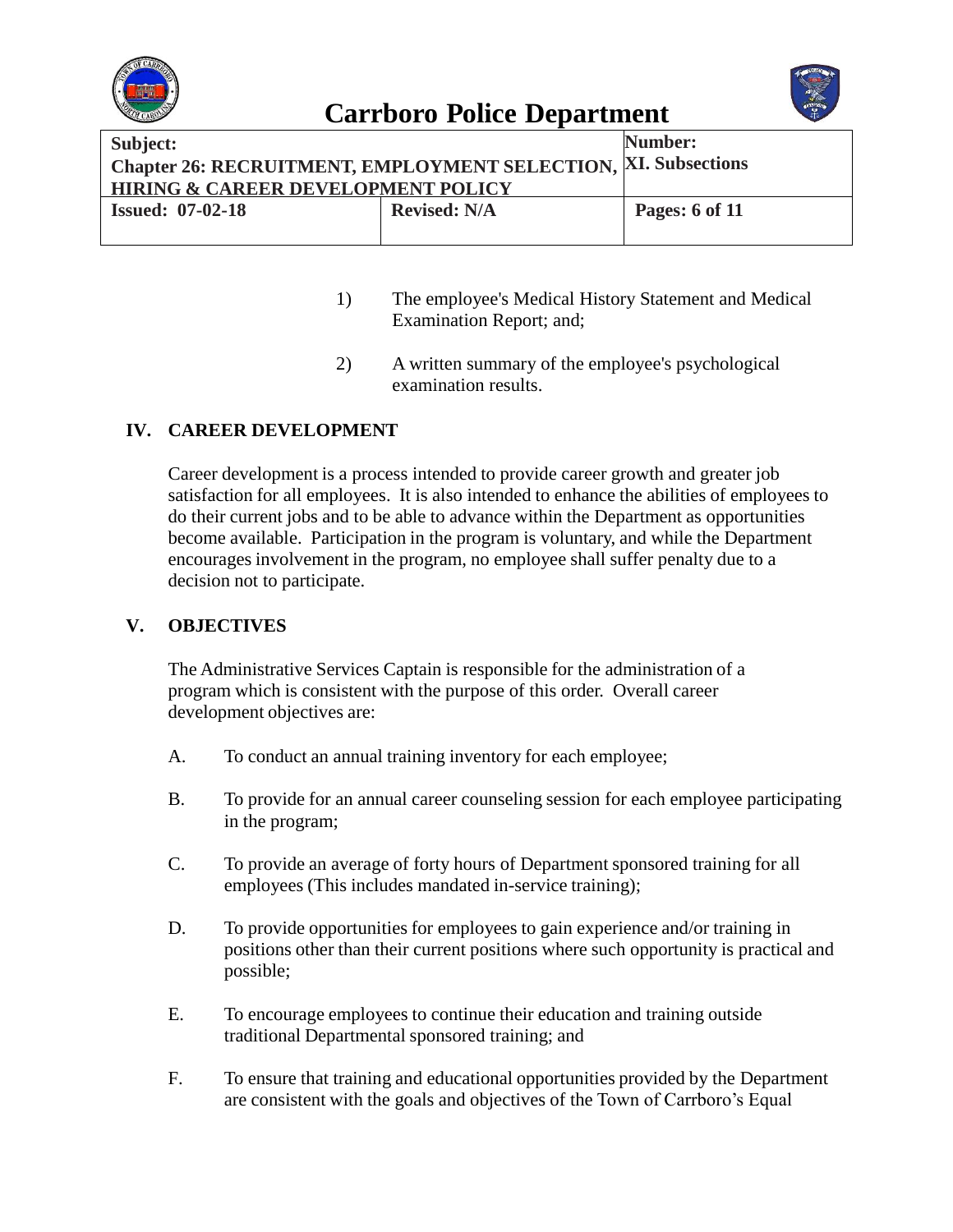



| Subject:                                                       |                     | Number:               |
|----------------------------------------------------------------|---------------------|-----------------------|
| Chapter 26: RECRUITMENT, EMPLOYMENT SELECTION, XI. Subsections |                     |                       |
| <b>HIRING &amp; CAREER DEVELOPMENT POLICY</b>                  |                     |                       |
| <b>Issued: 07-02-18</b>                                        | <b>Revised: N/A</b> | <b>Pages:</b> 7 of 11 |
|                                                                |                     |                       |

Employment Opportunity Policy.

#### **VI. PROGRAM ADMINISTRATION**

- A. The primary responsibility for career counseling shall rest with the employee's supervisor. Supervisors shall work closely with the Administrative Services Captain to maintain a record of all career counseling.
- B. Some type of written record shall be maintained in an employee's personnel file concerning any career counseling that is conducted.
- C. A review of an employee's Departmental training record shall be conducted annually. Such review shall involve the employee and the employee's immediate supervisor. A record of this review shall be made and forwarded to the Administrative Services Captain, who shall place the information in the employee's personnel file.
- D. Responsibilities of the Supervisor include:
	- 1. Maintaining records pertinent to career counseling;
	- 2. Assisting with the education of employees in matters related to career development; and
	- 3. Keeping employees informed concerning availability of training and education opportunities.
- E. The Administrative Services Captain or training coordinator shall maintain an inventory of training resources and shall update this inventory on an annual basis. Each resource listing shall include a brief description of training opportunities and enrollment procedures. This resource shall be made available to all employees.
- F. All supervisory personnel shall undergo a period of orientation and training that shall provide additional knowledge and skills for conducting career development activities. The minimum training requirements are:
	- 1. General counseling techniques;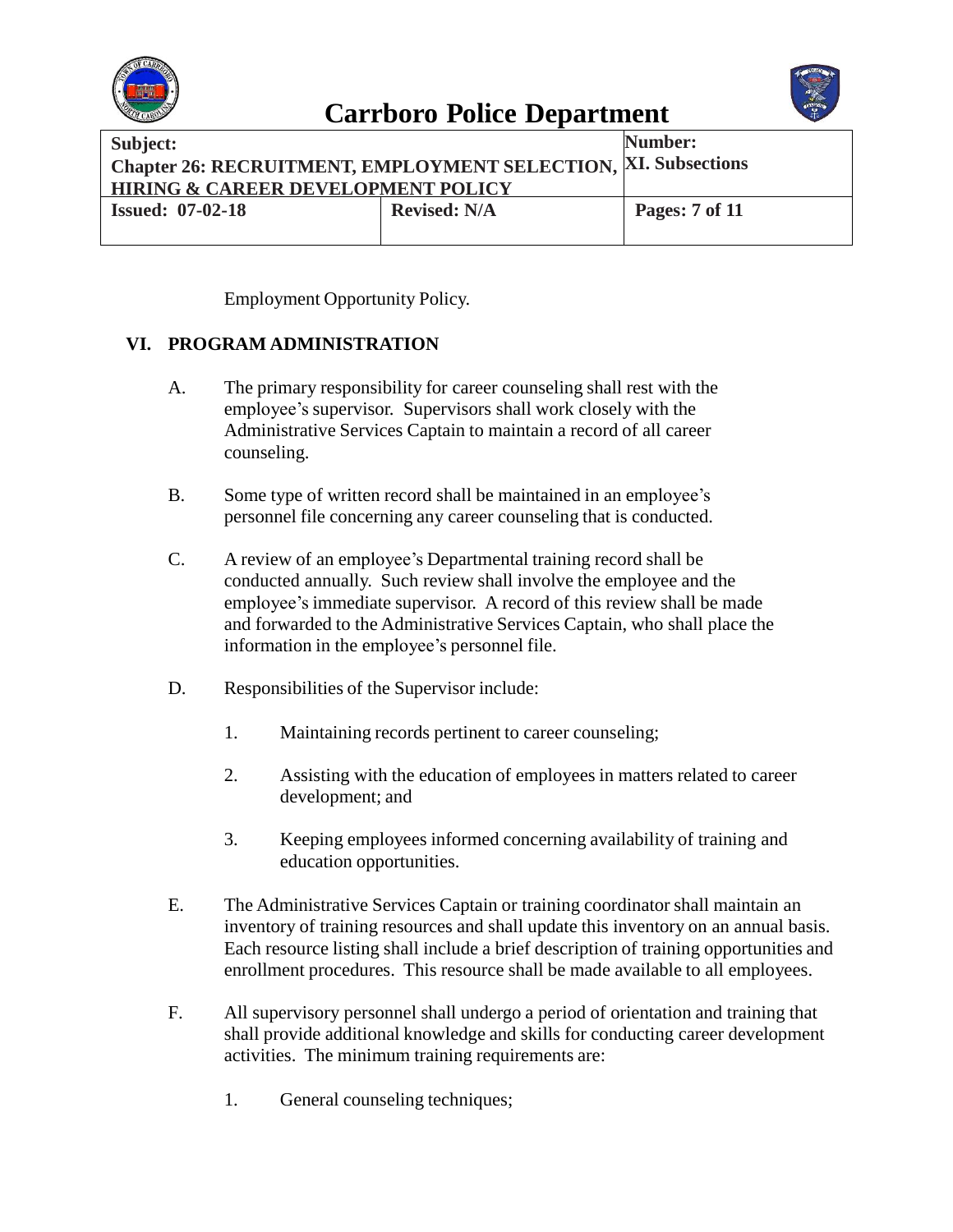



| Subject:                                                       |                     | Number:               |
|----------------------------------------------------------------|---------------------|-----------------------|
| Chapter 26: RECRUITMENT, EMPLOYMENT SELECTION, XI. Subsections |                     |                       |
| <b>HIRING &amp; CAREER DEVELOPMENT POLICY</b>                  |                     |                       |
| <b>Issued: 07-02-18</b>                                        | <b>Revised: N/A</b> | <b>Pages: 8 of 11</b> |
|                                                                |                     |                       |

- 2. Techniques for assessing skills, knowledge and abilities of subordinates;
- 3. Salary, benefits, and training opportunities available to Departmental personnel;
- 4. Educational opportunities and incentives;
- 5. Awareness of cultural backgrounds of ethnic groups within the Department;
- 6. Record keeping techniques; and
- 7. Availability of outside resources.
- G. The Chief of Police shall conduct an annual evaluation of the extent to which the program continues to meet the needs of the Department and its employees.

#### **VII. CAREER COUNSELING**

- A. Career counseling is used to determine individual career growth needs and to provide direction for the employee. Supervisors, acting as career counselors, shall use the Inventory of Skills, Knowledge and Abilities data for each subordinate employee. Counseling shall normally be in the following areas:
	- 1. Assessment of skills, knowledge, and abilities of each employee;
	- 2. Assessment of skills, knowledge, and abilities required for each position within the Department;
	- 3. Assistance for employees in preparing career schedules;
	- 4. Assistance for employees in the use of resource inventories; and
	- 5. Feedback and recommendationsto the employee regarding career choices and goals.
- B. The effectiveness of such counseling shall be measured by the use of the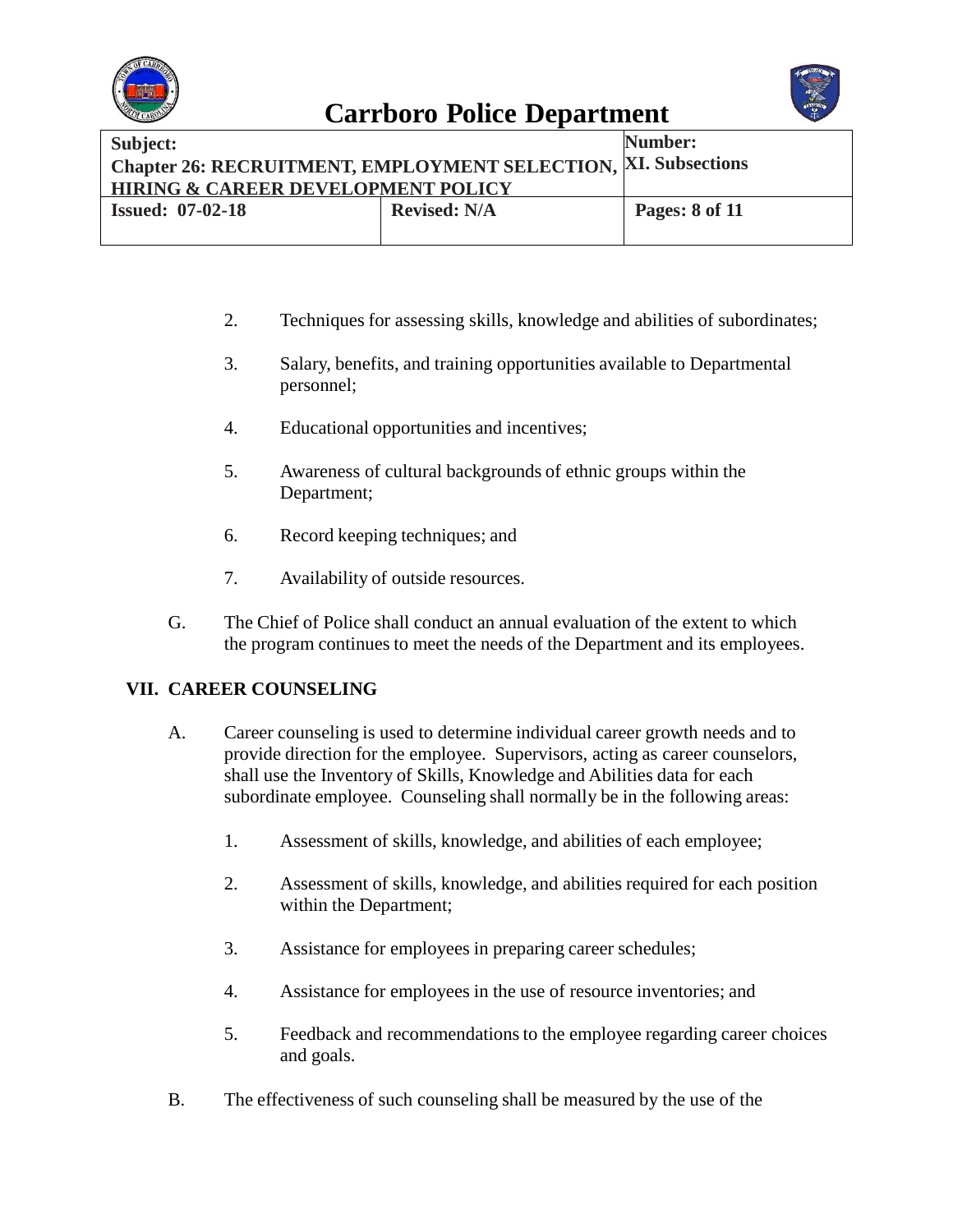



Supervisory Career Assessment Form that is completed by the employee's supervisor. Such form should be used to assess the employee's strengths and weaknesses and to alert the supervisor to particular areas in which counseling should focus.

#### **VIII.DEPARTMENTAL SPONSORED TRAINING**

Departmental sponsored training shall be divided into two categories: proficiency training and specialty training.

- A. Proficiency training is training based upon the need to provide employees periodic and continuing job-related instruction. Such training is designed to enable employees to acquire the additional skills, knowledge, and abilities required to remain competent in their assigned job and to maintain certification as required by statute.
- B. Career specialty training consists of instruction offered to employees who request or require training in other areas outside their regular duty assignments and to enhance their potential for upward mobility. Examples of specialty training include: criminal investigation techniques for patrol personnel, supervisory training for patrol personnel, instructor training, intoxilyzer certification, and advanced accident investigation techniques.
- C. Temporary assignment outside the normal duty area may be used as a training technique for the purposes of enhancing knowledge and abilities and for developing skills necessary for advancement. Such assignments may be requested by an individual employee or recommended by supervisors; however, the overall needs of the Department shall be the primary consideration in making such assignments.

### **IX. SUPERVISOR TRAINING**

- A. Newly promoted sergeants will attend a First-Line Supervision course as soon as the first available opening comes up. It is prudent, if knowing that an officer is to be promoted at a certain time, to send him/her to the First-Line Supervision course even before the actual date of promotion.
- B. All supervisors and sergeants will take annual training in areas that deal with high

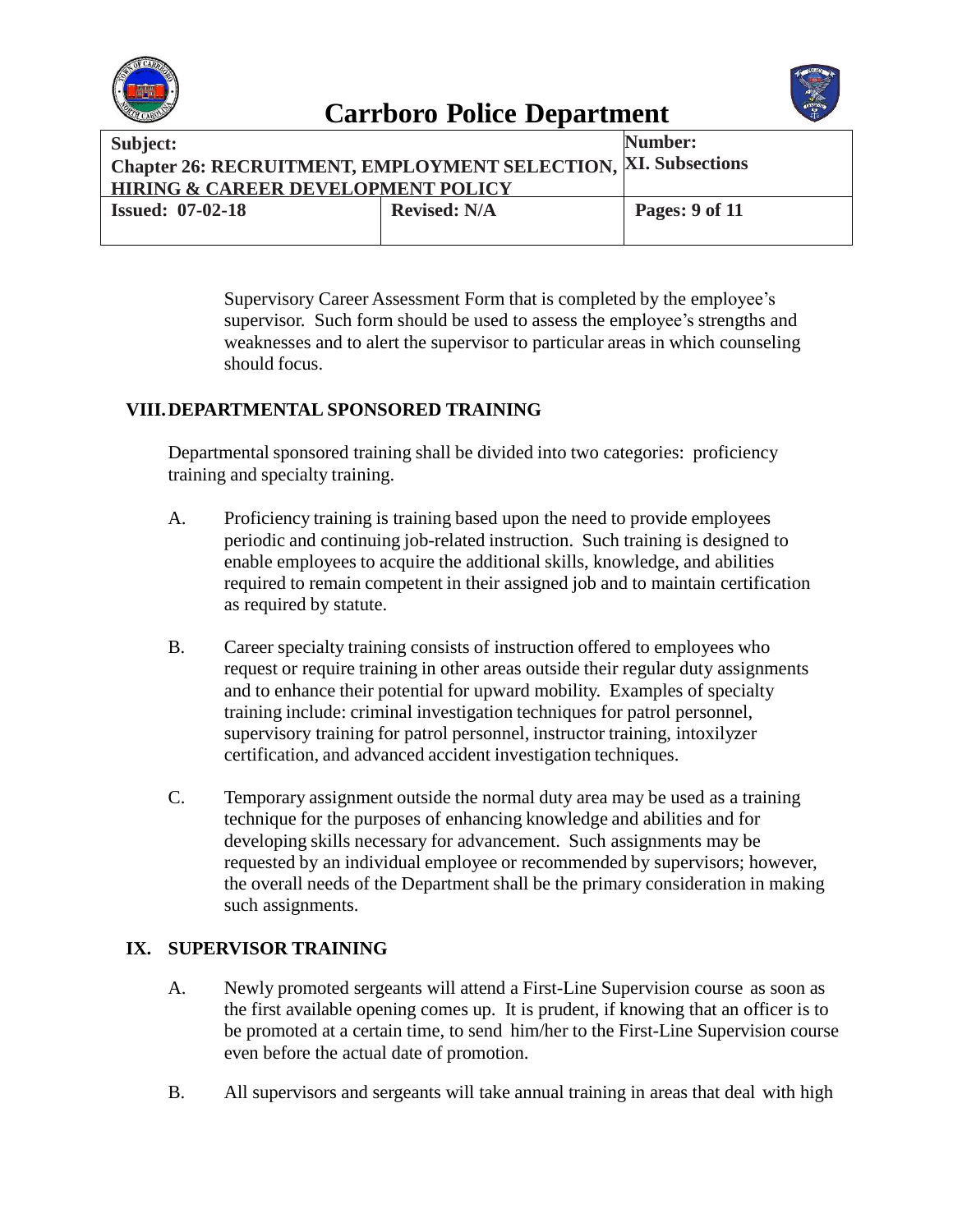



| Subject:                                                              |                     | <b>Number:</b>         |
|-----------------------------------------------------------------------|---------------------|------------------------|
| <b>Chapter 26: RECRUITMENT, EMPLOYMENT SELECTION, XI. Subsections</b> |                     |                        |
| <b>HIRING &amp; CAREER DEVELOPMENT POLICY</b>                         |                     |                        |
| <b>Issued: 07-02-18</b>                                               | <b>Revised: N/A</b> | <b>Pages: 10 of 11</b> |
|                                                                       |                     |                        |

liability policies, trends, and supervisory practices.

C. The North Carolina League of Municipalities (NCLM) provides online Supervisor training that all officers serving at the rank of Sergeant and above must complete within their first two years after their promotion. Officers at the rank of Sergeant and above on the date this policy becomes effective must complete the list of online training listed under sections 1-3 below within two calendar years of the effective date.

Classes can be accessed by going to nclm.org and going to the "Insurance" tab in the navigation bar. Then go to "N.C. Risk Online Training" and register.

- 1. LE Supervisor required classes- "Law Enforcement":
	- a. False Arrests and Liability for Law Enforcement
	- b. Law Enforcement Ethics
	- c. Personnel Guidelines for Law Enforcement (parts 1 and 2)
	- d. Preventing Slips, Trips, and Falls for Law Enforcement
	- e. Essential Skills of Leadership
- 2. LE Supervisor required Classes- "HR and Supervision":
	- a. Diversity Awareness
	- b. Email in the Workplace
	- c. Responsible use of Social Media
	- d. Sexual Harassment Prevention
- 3. LE Supervisor required classes- Employment Liability
	- a. Wrongful Termination and REDA
	- b. Federal Discrimination Law- Title VII
	- c. Applicant Screening and Hiring

### **X. COMMAND STAFF TRAINING**

Lieutenants, Captains, and the Chief will attend, as budgeting and staffing levels allow, some advanced management courses for commanders that include but are not limited to the following: